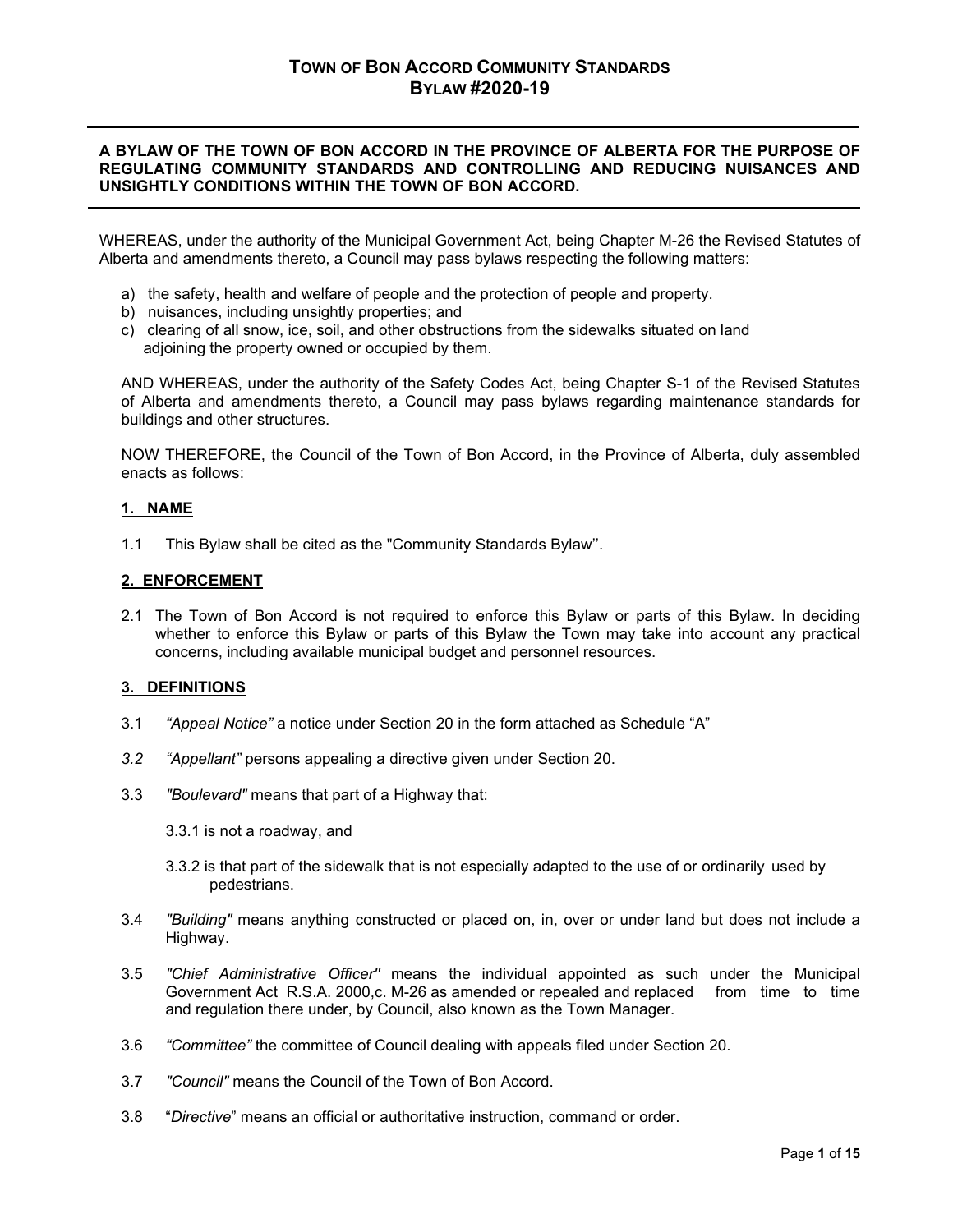- *3.9 "Fire"* means any combustible material in a state of combustion.
- 3.10 *"Fire Chief or District Chief"* means a Manager of Bon Accord Fire Department who performs the duties and responsibilities as outlined in this or the Fire Bylaw.
- 3.11 *"Fire Department''* means the Town department duly appointed as the Fire Department by Council.
- 3.12 *"Highway''* means any thoroughfare, street, road, trail, avenue, parkway, driveway, viaduct, lane, alley, square ,bridge, causeway, trestle way or other place or any part of them, whether public or privately owned, that the public is ordinarily entitled or permitted to use for the passage or parking of vehicles and includes:
	- 3.12.1. a sidewalk including a boulevard adjacent to the sidewalk.
	- 3.12.2. if a ditch lies adjacent to and parallel with the roadway, the ditch; and
	- 3.12.3. if a Highway right of way is contained between fences or between a fence and one side of the roadway, all the land between the fences, or all the land between the fence and the roadway, as the case may be but does not include a place by regulation not to be a Highway.
- 3.13 *"Inspector"* anyone who is authorized by the Chief Administrative Officer, By-law Enforcement Officer, Assessor, Police, Fire Chief, or Operations Manager to enter and inspect property.
- 3.14 *"Land Use Bylaw"* means the Town's Land Use Bylaw, as amended.
- 3.15 *"Motor Vehicle"* means a vehicle propelled by any power other than muscular power.
- 3.16 *"Occupier"* means a Person occupying Property, including a lessee or licensee, who has actual use possession, or control of the Property.
- 3.17 *"Owner"* means the registered Owner of Property shown as the Owner of a parcel of land on the Town assessment roll prepared by the Town pursuant to the Municipal Government Act.
- 3.18 "Enforcement Officer" means:
	- 3.18.1. a member of the Royal Canadian Mounted Police
	- 3.18.2. a member of a municipal police service
	- 3.18.3. a Community Peace Officer where under that person's appointment by Council of the Town of Bon Accord is empowered to carry out the duties of a Community Peace Officer
	- 3.18.4 a Bylaw Enforcement Officer where under that person's appointment by Council of the Town of Bon Accord is empowered to carry out the duties of a Bylaw Enforcement Officer.
- 3.19 *"Person"* means any individual, firm, partnership, association, corporation, trustee, executor, administrator or other legal representative.
- 3.20 *"Property"* means real Property and any Building and improvements thereon.
- 3.21 *"Public Place"* means a property, whether publicly or privately owned, to which members of the public have access as a right or by express implied invitation, whether on payment of any fee or not.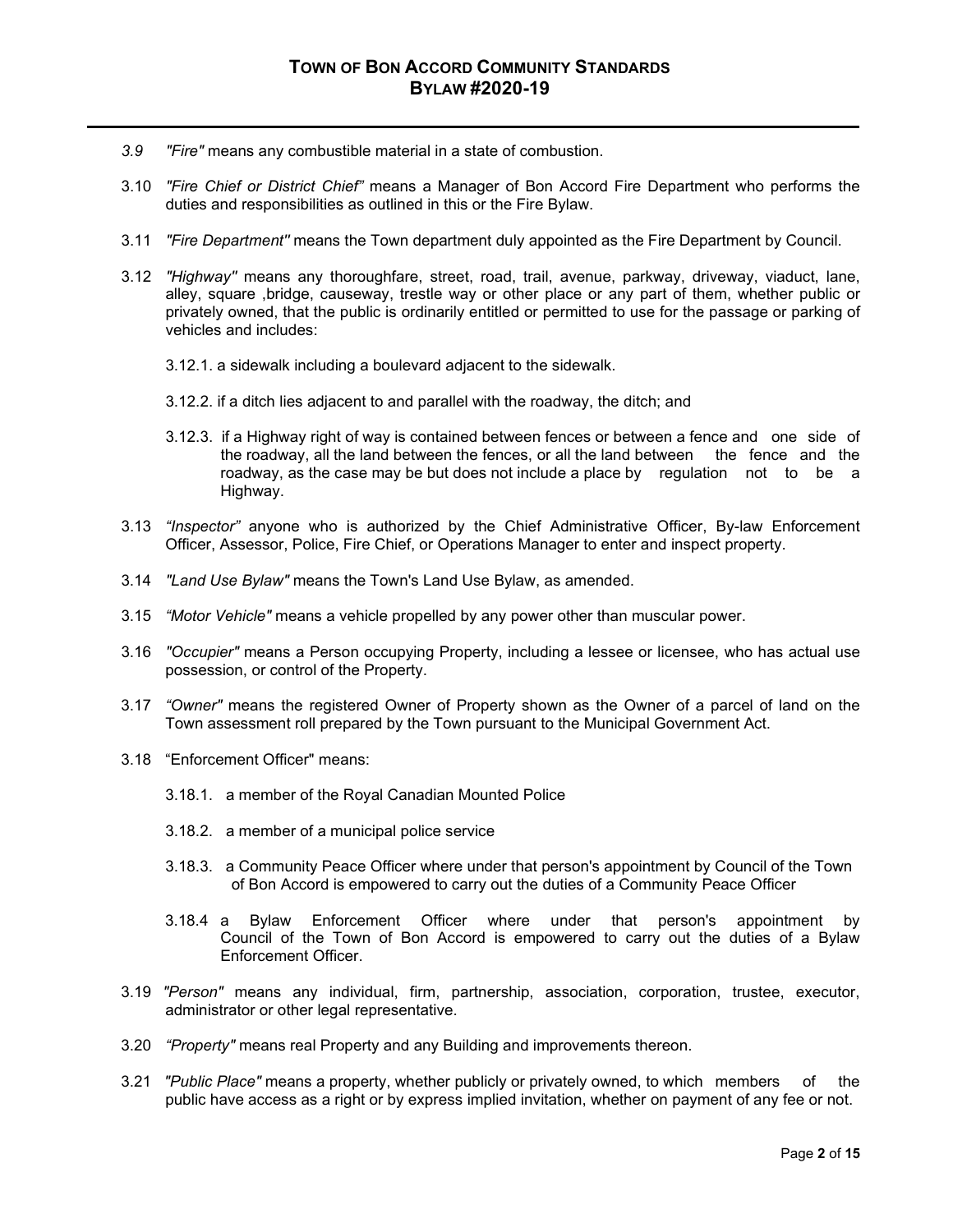- 3.22 *"Sidewalk"* means that part of a highway especially adapted to the user or ordinarily used by pedestrians and includes that part of a highway between the curb line, or where there is no curb line, the edge of the highway and the adjacent property line whether or not it is paved or improved.
- 3.23 *"Town"* means the Municipal Corporation of the Town of Bon Accord.
- 3.24 *"Violation Tag"* means a tag or similar document issued by the Town pursuant to the Municipal Government Act R.S.A. 2000, c. M-26 as amended or repealed and and regulation there under.
- 3.25 *"Violation Ticket"* means a ticket issued pursuant to the Provincial Offences Procedure Act, R.S.A. 2000, c. P-34, as amended or repealed and replaced from time to time and regulations there under.
- 3.26 *"Weed"* means any plant designated as either a noxious weed or prohibited noxious weed in accordance with the Weed Control Act, R.S.A, c. W-5.1as amended or repealed and replaced from time to time and regulations there under.

#### **4. INTERPRETATIONS**

- 4.1. An Owner is ultimately responsible for all activities on their property which may constitute an infraction of this bylaw.
- 4.2. Nothing in this bylaw relieves a Person from complying with any Federal or Provincial statute or regulation.

#### **5. PROPERTY MAINTENANCE/LAND AND BUILDINGS**

- 5.1. A person who is the Owner or Occupier shall be considered to occupy the boulevard and sidewalks immediately adjacent to their property.
- 5.2. A person shall not cause or permit a nuisance or unsightly condition to exist on property they own or occupy.
- 5.3. A nuisance or unsightly condition in respect of property means property that shows serious disregard for general maintenance and upkeep, whether it is detrimental to the surrounding area or not, including but not limited to:
	- 5.3.1. excessive accumulation of material including building materials, appliances, household goods, boxes, tires and vehicle parts whether of apparent value or not
	- 5.3.2. loose litter, garbage, refuse or animal feces, whether located in a storage area, collection area or elsewhere on the property.
	- 5.3.3. unkept grass longer than 10 cm, and weeds
	- 5.3.4. any excavation, depression, drain or ditch, watercourse, pond, surface water or other matter or thing that may be dangerous to the public safety or health
	- 5.3.5. production of any generally offensive odor originating from the Property
	- 5.3.6 dense or opaque dust emitted into the atmosphere,
	- 5.3.7. any tree, shrub, other type of vegetation or any structure that: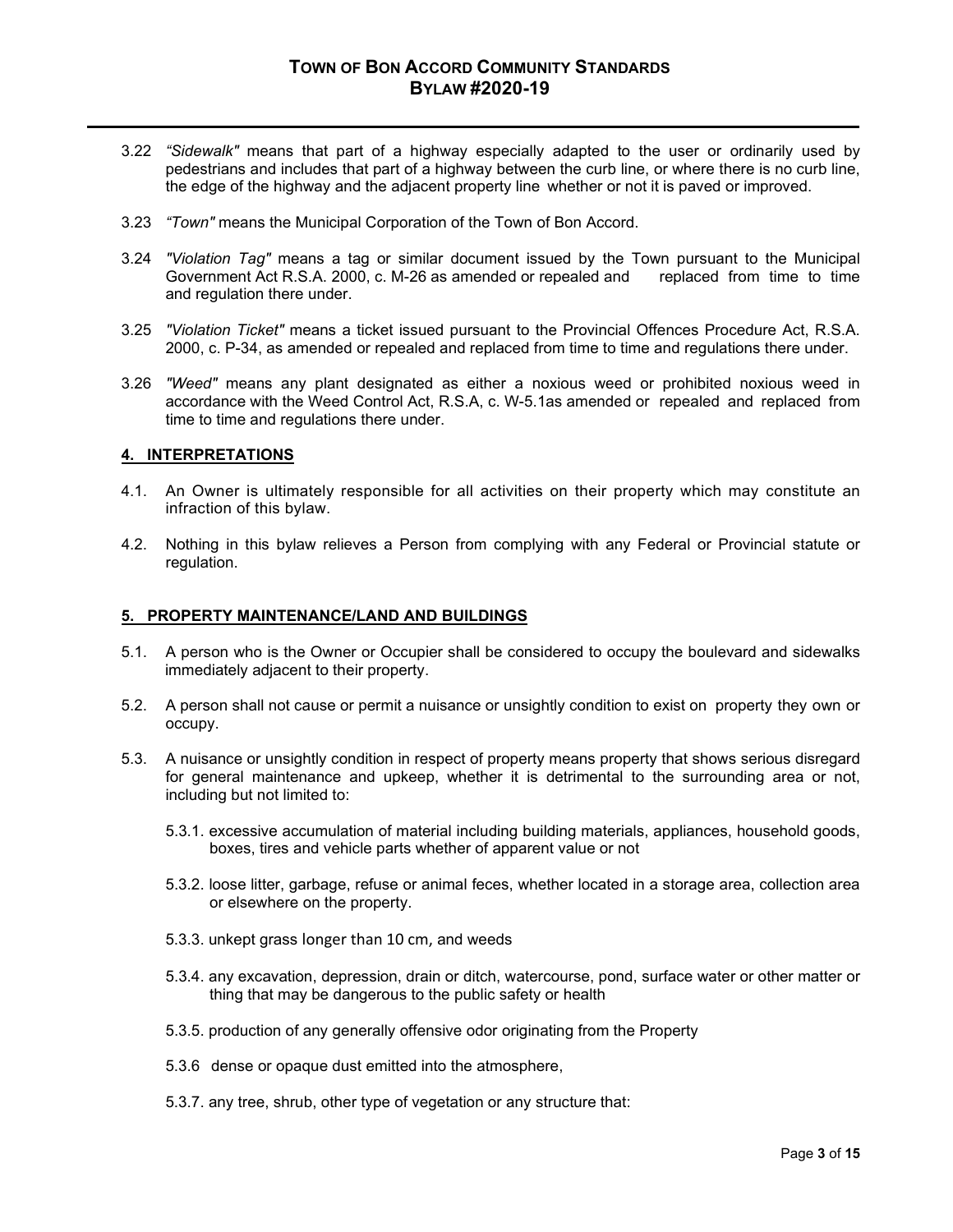- 5.3.7.1. Interferes or could interfere with any public work or utility
- 5.3.7.2. Obstructs any sidewalk or highway adjacent to the property; or
- 5.3.7.3 Impairs visibility required for safe traffic flow at any intersection adjacent to the property
- 5.3.8. the failure to keep property in a reasonable state of repair and shows significant deterioration of buildings, structures, fences or improvements or portions of buildings, structures, or improvements.
- 5.4. In the case of salvage yards, auto wreckers or other businesses which by their nature appear to be untidy or unsightly, the property shall be obscured from view by approved screening from surrounding properties.
- 5.5. In the case of private or general contractors during the construction, renovation or demolition of a building, the property shall be kept in a reasonable condition so as not to constitute a nuisance and shall secure all manner of debris so as to prevent it from blowing onto any other private or public property.
- 5.6. Two (2) inoperable motor vehicles, either insured and registered or uninsured and nonregistered, may be allowed on any property and including Owner or Occupier's properties. Such motor vehicles shall be covered by a tarpaulin or placed in an approved structure in accordance with the Land Use Bylaw.
- 5.7. Notwithstanding Section 5.6, motor vehicles that may be considered dilapidated or derelict due to an incident or accident, may be stored on a property but for no more than 14 days.
- 5.8. At no time shall motor vehicles referred to in Sections 5.6 and 5.7 be stored in any front yard other than in a parking area where motor vehicles are intended to be parked.

# **6. UNOCCUPIED, ABANDONED STRUCTURES**

- 6.1. Unoccupied and abandoned structures may be detrimental to the surrounding area causing the decline of the market value of property, and notwithstanding Section 5.3, a nuisance and unsightly condition.
- 6.2. Unoccupied and abandoned structures may include a structure whose exterior shows signs of significant physical deterioration and in respect of land, includes land that shows signs of a serious disregard for general maintenance or upkeep, to which is ultimately the responsibility of the owner to keep structures and property in a reasonable state of repair.
	- 6.3. If a structure is normally intended for human habitation is unoccupied and/or abandoned, any and all doors and window openings in the structure shall be secured in a manner sufficient to prevent unauthorized entry into the structure while at the same time not detracting from the appearance of the structure.
	- 6.4. A structure that is dangerous to the public safety or property, because of its unsightly condition, is detrimental to the surrounding area, an order may be written to require the owner of the structure to:
		- 6.4.1 eliminate the danger to public safety in the manner specified, or remove or demolish the structure and level the site, or
		- 6.4.2 require the owner of the property that is in an unsightly condition to improve the appearance of the property in the manner specified, or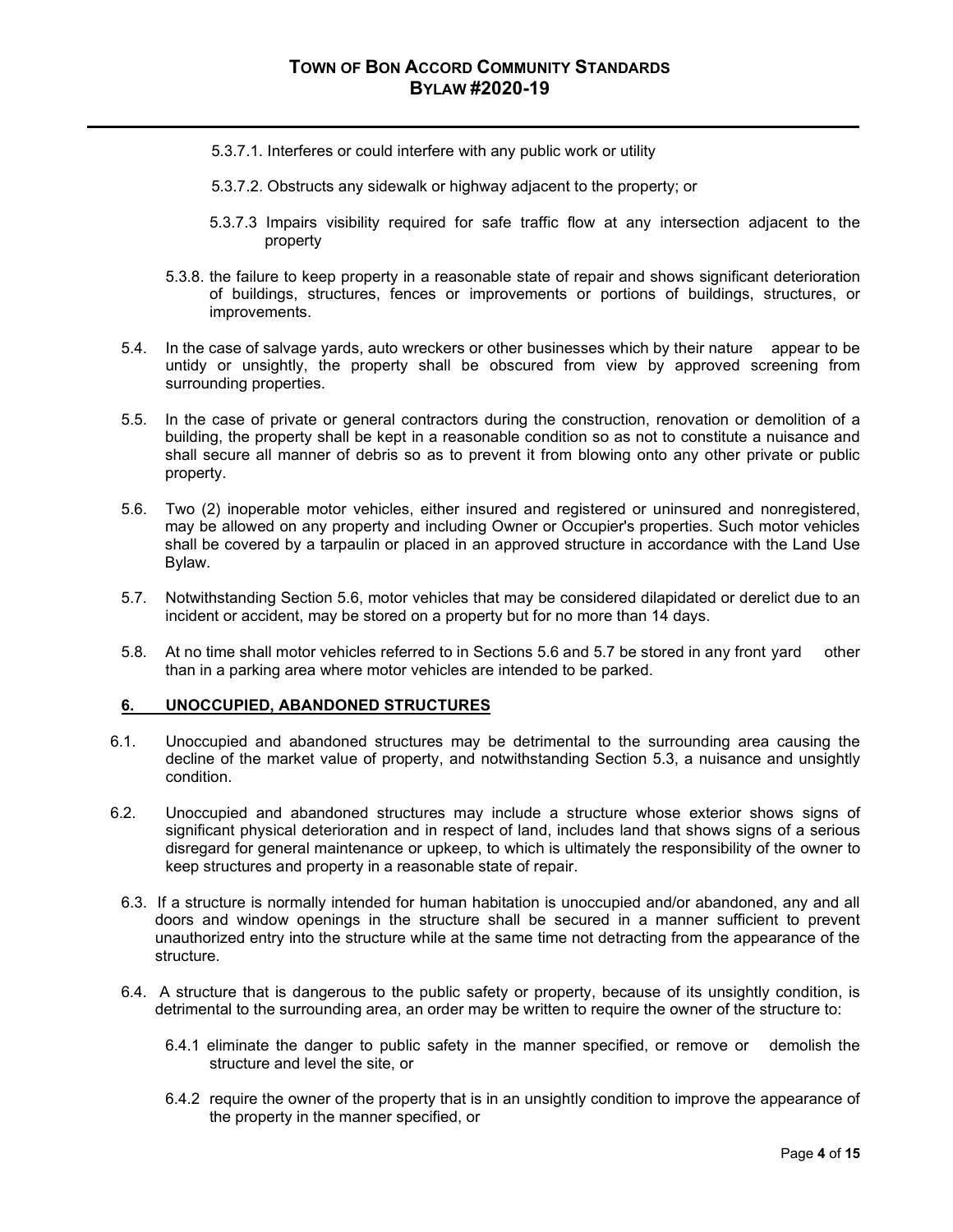6.4.3 if the property is a structure, remove or demolish the structure and level the site

# **7. WATER, EAVESTROUGHS, DOWNSPOUTS**

- 7.1. No Owner or Occupier of a property shall allow a flow of water from a hose or similar device on the property to be directed toward an adjacent property
- 7.2. An Owner or Occupier of a property shall direct any rainwater, downspout or eavestrough on the property towards the:
	- 7.2.1. Front of the property
	- 7.2.2. Rear of the property
	- 7.2.3. Side yard which does not abut another property; or
	- 7.2.4. A side yard which abuts another property only if there is a minimum of 6 (six) meters of permeable ground between the outfall of the downspout or eavestrough and the adjacent property.

#### **8. SNOW, ICE, DEBRIS OR OBSTRUCTION**

- 8.1. All persons within the town owning, controlling or occupying property that adjoins any sidewalks shall remove or cause to be removed and cleared away, all snow, ice, dirt, debris or other material from that part of the sidewalk adapted to the use of pedestrians. Such removal shall be completed within ninety-six (96) hours of the time when the snow, ice, dirt, debris or other material was formed or deposited thereon. Where an Owner or Occupier anticipates being absent, the Owner or Occupier must ensure the sidewalks are maintained in accordance with this bylaw.
- 8.2. No Person shall remove snow, ice, dirt, debris or other materials from any sidewalk or property and place such items:
	- 8.2.1. onto any portion of a highway other than an adjacent boulevard
	- 8.2.2. onto any other public place adjacent to such property; or
	- 8.2.3. onto any property other than their own unless permission is obtained.
- 8.3. An Owner or Occupier of a building abutting or within three (3) meters of any highway or public place, shall remove snow or ice that has accumulated on the roof, eaves or awning to the extent that a danger or risk is created to the public passing or the property of others. The corrective action shall be undertaken immediately with due care for the warning and safety of public passing or the property of others.
- 8.4. If water drips from a building or awning upon a sidewalk or highway, the Owner or Occupier of the property shall clean the sidewalk or highway portion thereof to prevent ice from forming thereon.
- 8.5. No person shall place any goods, wares, merchandise or any other article upon a sidewalk or highway outside any shop, warehouse or other building so as to obstruct or cause a hazard to pedestrian or vehicular traffic.
- 8.6. Any sign, notice or other object placed on or beside a highway or other public lands, shall be removed without notice or warning to the person or persons erecting it unless placement of the object is authorized pursuant to the Land Use Bylaw.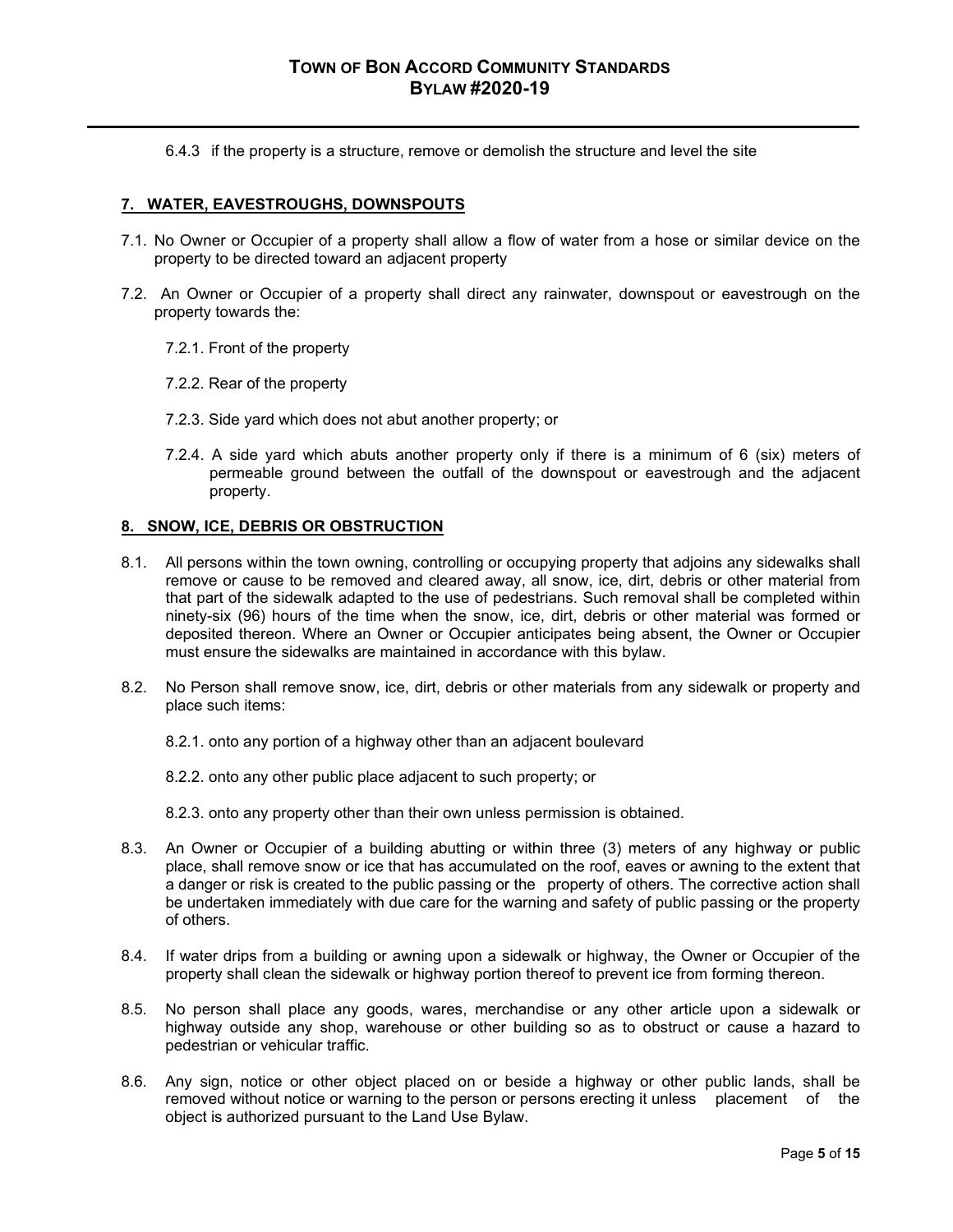# **9. OUTDOOR FIRES**

- 9.1. In this part a fire hazard means a possible source of danger or risk of injury or harm by fire to a person or property.
- 9.2. Where the Fire Chief or a Peace Officer determines a fire hazard to exist, they may order the Owner or Occupier to reduce or remove the hazard within a fixed time.

# **10. FIRE PIT STANDARDS**

- 10.1. In this part a fire pit means an outdoor receptacle used for recreational fire that meets the following specifications:
	- 10.1.1. The location is at least 3.0 meters (9.84) feet from any building, property line or combustible material
	- 10.1.2. The opening does not exceed 82 cm (32 inches) in width or in diameter
	- 10.1.3. The installation has enclosed sides made of non-combustible material
	- 10.1.4. It has spark arrester mesh screen cover with an opening no larger than 1.25 m or 1/2 inches
	- 10.1.5. Is not located over any underground utilities or under any above ground wires.
- 10.2. When using a fire pit there shall be no burning of grass, weeds, tree limbs, garden refuse, garbage, or other material and not anything in contrary of federal, provincial, or municipal legislation or regulations.
- 10.3. Every Owner or Occupier, who builds, ignites, or allows a fire in an approved fire pit must ensure that:
	- 10.3.1. Only dry or seasoned wood intended for recreational purposes is used
	- 10.3.2. A means of extinguishing the fire is available while the fire is burning
	- 10.3.3. The flames from the fire do not exceed 1meter in height at any time
	- 10.3.4. The fire is supervised by a responsible person
	- 10.3.5. Prior to leaving the fire, the fire is extinguished completely, leaving only cold ashes.

# **11. FIRE BAN**

- 11.1. Notwithstanding any provision of this or any other bylaw the Fire Chief or their designate may declare a partial or complete ban on burning of any kind within the Town limits.
- 11.2. No Person shall build, ignite, or allow any kind of fire contrary to a fire ban declared by the Fire Chief or their designate.

# **12. NOISE**

12.1. Except to the extent it is allowed by this bylaw, no person shall make, continue, cause or allow to be made or continued any loud, unnecessary or unusual noise which annoys, disturbs, injures, endangers or detracts from the comfort, repose, health, peace or safety of other Persons within the limits of the Town.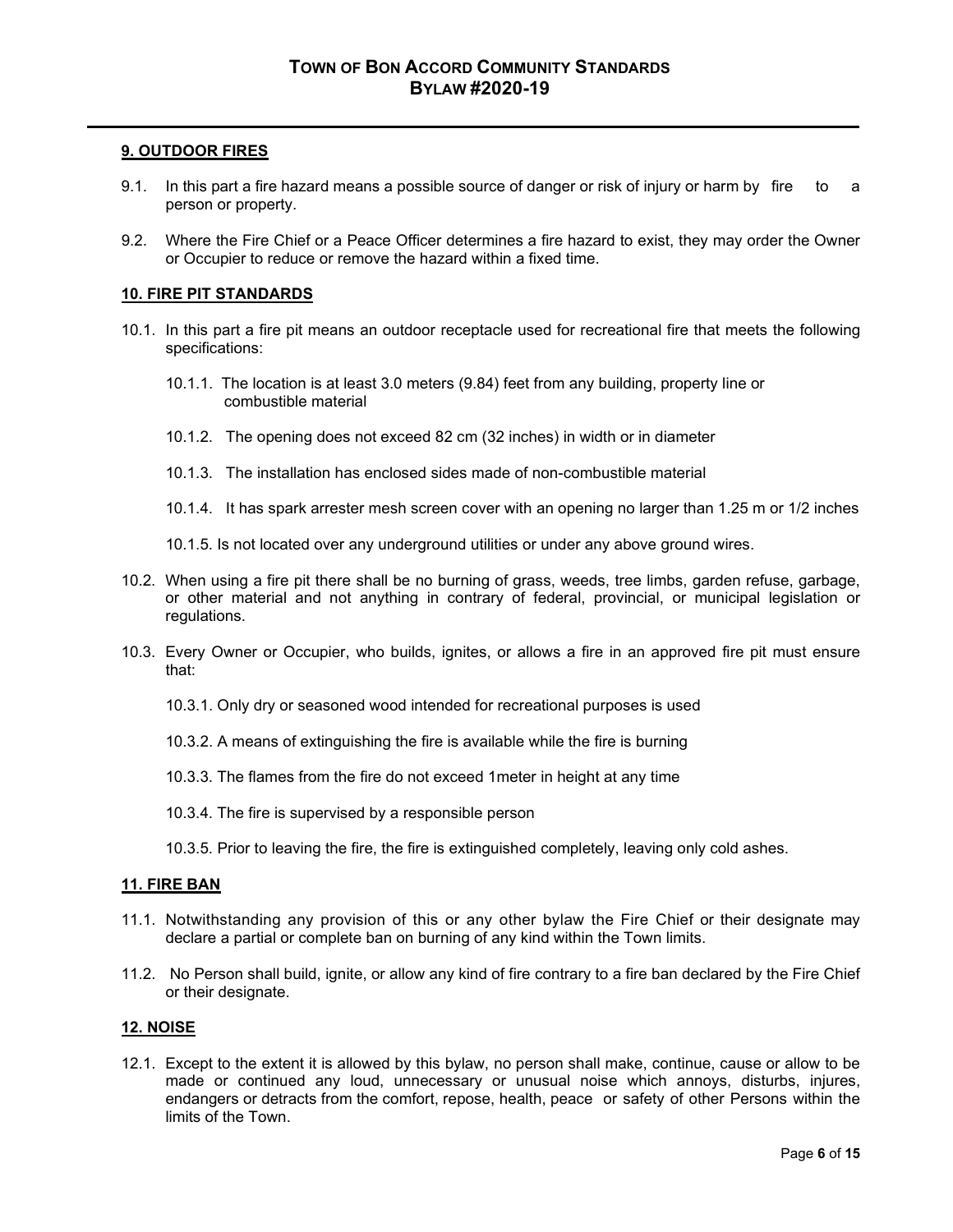12.2. Domestic Noise: No person shall operate a power or hand mower or chainsaw in a residential area unless:

12.2.1. It is between the hours of 8:00a.m. and 10:00 p.m., Monday to Friday; or

12.2.2. It is between the hours of 9:00a.m. and 9:00p.m., Saturday, Sunday and statutory holidays.

- 12.3. Powered Toys: no person shall operate a powered toy powered by an engine of any type in a residential area except during the hours described in Section 12.2.1. and 12.2.2.
- 12.4. Snow clearing device: no person shall operate a snow clearing device powered by an engine of any type in a residential area except during the hours as described in Section 12.2.1 or 12.2.2.
- 12.5. Seasonal Construction Noise
	- 12.5.1. No Person shall carry on construction activities of any type which involves hammering, sawing or the use of any mechanical tools or equipment capable of creating a sound which may be heard beyond the boundaries of the site on which the activity is being carried on in any district other than one designated in the Land Use Bylaw as an Agricultural District or an Industrial District unless it is between the hours of 7:00a.m.and 10:00p.m. Monday to Friday or 9:00a.m. and 9:00p.m., Saturday, Sunday and statutory holidays.
	- 12.5.2. The provision of the section does not apply to any work of an emergency nature.

#### **13. STANDARDS FOR PUBLIC ACTIVITIES**

- 13.1. A person shall not urinate or defecate in a public place, except in a facility designed and intended for such use.
- 13.2. A person shall not leave any litter, garbage, or other refuse in a public place, except in a receptacle designed and intended for such use.

#### **14. MISCELLANEOUS RESTRICTIONS AND PROHIBITIONS**

- 14.1. The Owner or Occupier is responsible for any object or good disposed of or from the property onto any portion of a highway.
- 14.2. A motor vehicle found to be leaking engine, transmission or brake fluid, antifreeze or any other environmentally harmful fluids of any type shall be deemed to constitute a danger to public safety and may be towed away and the fluids removed from the street at the expense of the registered Owner of the motor vehicle.
- 14.3. No person shall dispose of anything into a sewer, manhole, or catch basin except those persons authorized by issuance of a permit by the Town Manager and at those sites so designated by the Town Manager or as outlined in the utilities bylaw for the town.
- 14.4. No person shall tamper with or remove a manhole cover or valve cover from its seat base without authorization from the Town Manager.

#### **15. ADDRESSING**

15.1. The Owner of a property on which a building has been erected shall display the civic address number assigned to the property at a location plainly visible from the highway in front of property.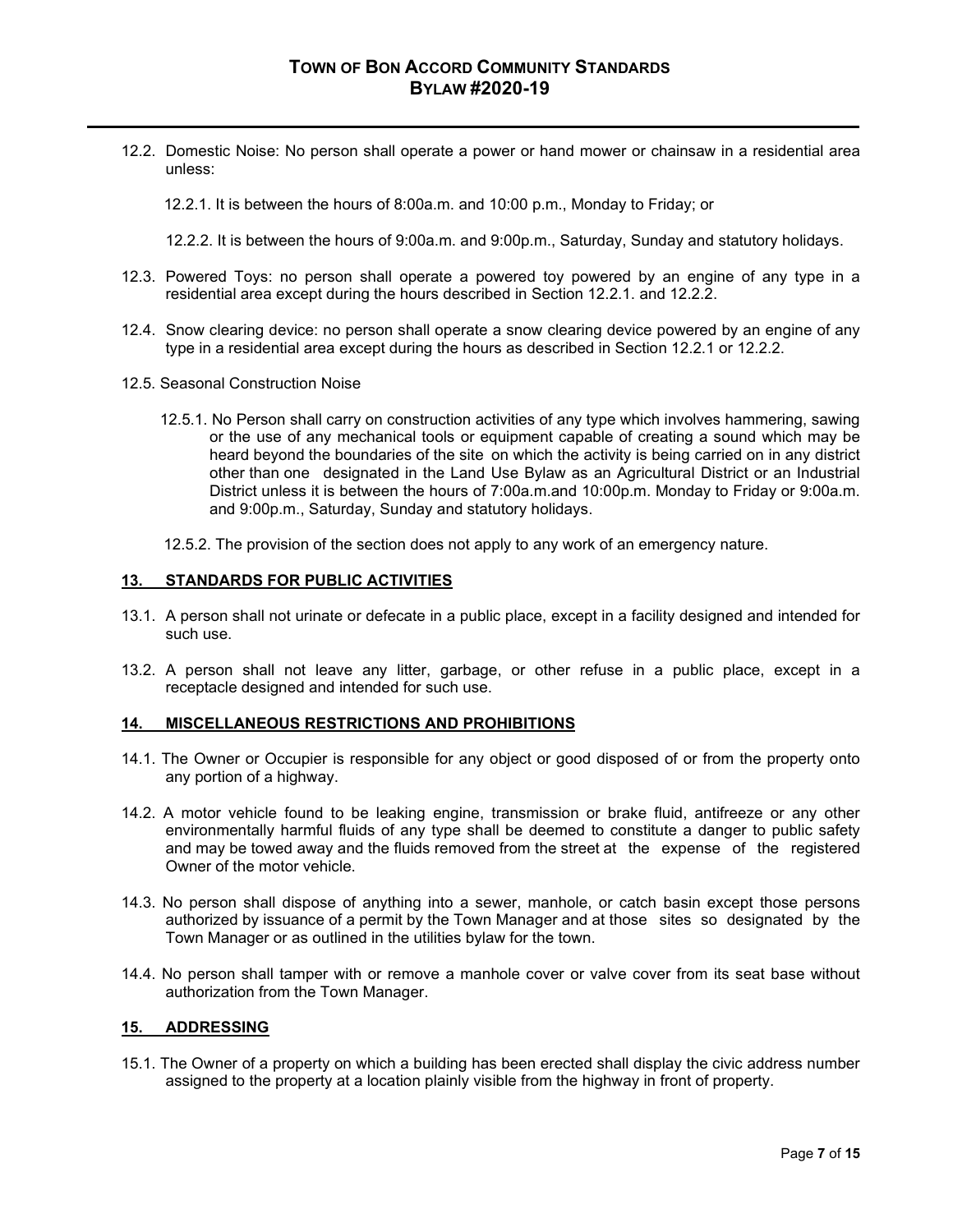# **16. ENFORCEMENT**

16.1. A Peace Officer is hereby authorized to enforce the provisions of this Bylaw.

### **17. ORDER TO REMEDY**

- 17.1. Pursuant to the Municipal Government Act, if a designated officer believes, on reasonable grounds, that a person is contravening this bylaw, the designated officer may, by written order require any person responsible for the contravention to remedy it.
- 17.2. The order may:
	- 17.2.1. Direct a person to stop doing something, or to change the way in which the person is doing it
	- 17.2.2. Direct a person to take any action or measures necessary to remedy the contravention of this bylaw and to prevent a re-occurrence of the contravention
	- 17.2.3. State a time within which the person must comply with the directives.
	- 17.2.4. State that if the person does not comply with the directives within a specified time, the Town will take the necessary actions or measures required to remedy the contravention, at the expense of the person.
- 17.3. Pursuant to the Municipal Government Act the expenses and cost of an action or measure taken by the Town under this section are an amount owing to the Town by the person who contravened the bylaw.
- 17.4. Pursuant to the Municipal Government Act, a Council may add the following amount to the tax roll of a parcel of land:
	- 17.4.1. Unpaid expenses and costs referred to in the Municipal Government Act if the Owner of the property contravened the bylaw and the contravention occurred on all or part of the property.
	- 17.4.2. Any administrative charges as set in policy by Council resolution as amended from time to time.
- 17.5. A person named in and served with an order issued pursuant to this section shall comply with any action or measure required to be taken within the time specified.
- 17.6. An order issued pursuant to this section may be served:
	- 17.6.1. in the case of an individual:
		- 17.6.1.1. by delivering it personally to the individual,
		- 17.6.1.2. by leaving it for the individual at their apparent place of residence with someone who appears to be a least 18 years of age, or
		- 17.6.1.3. by registered mail addressed to the individual at their apparent place of residence or to any address for the individual on the tax roll of the Town; and
	- 17.6.2. in the case of a corporation:
		- 17.6.2.1. by delivering personally to any director or officer of the corporation,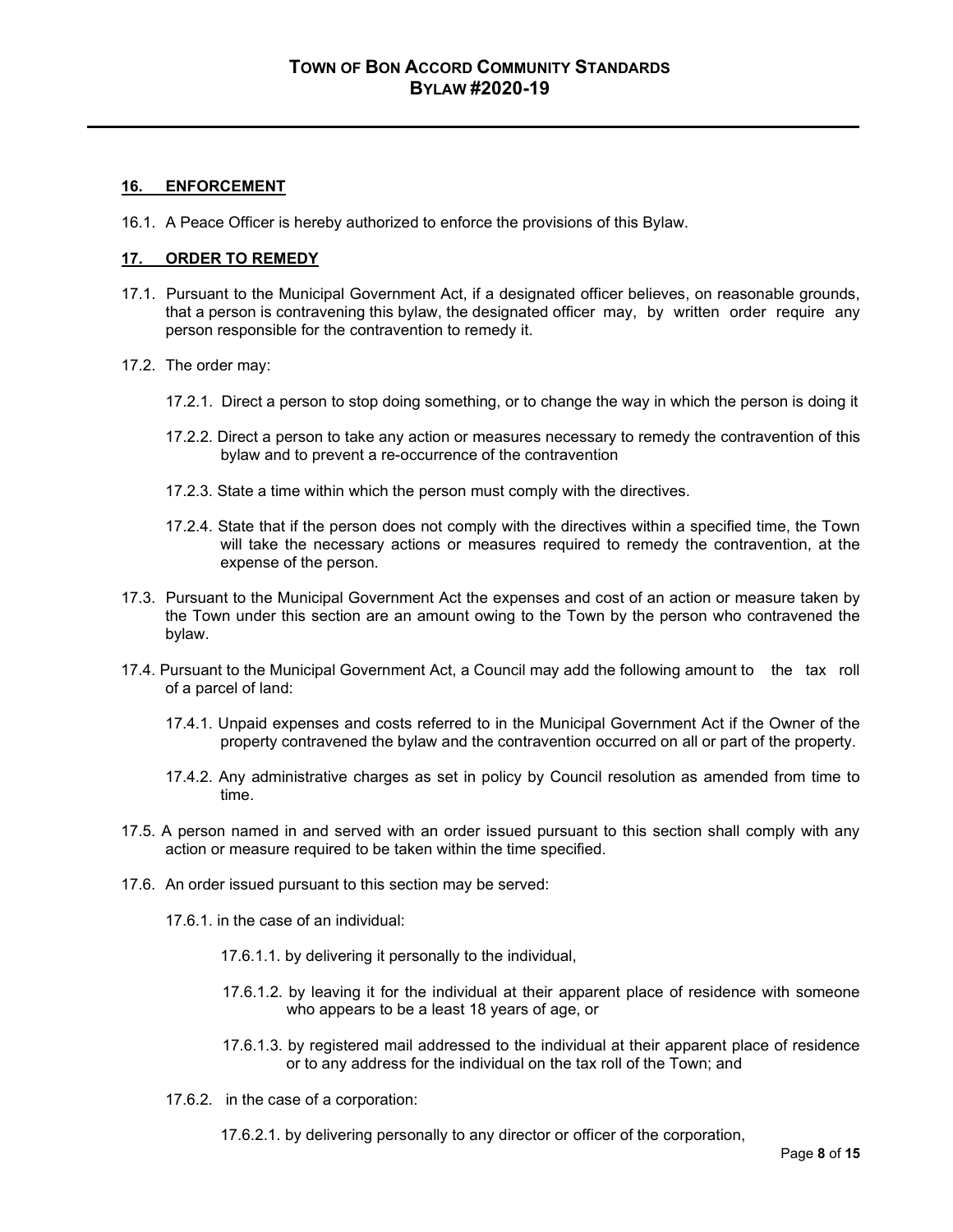- 17.6.2.2. by delivering it personally to a Person apparently in charge of an office of the corporation at an address held out by the corporation to be it address, or
- 17.6.2.3. by registered mail addressed to the registered office of the corporation.

#### **18. OBSTRUCTION**

18.1. A person shall not obstruct or hinder any person in the exercise or performance of the person's powers pursuant to this bylaw.

#### **19. GENERAL**

- 19.1. Without restricting any other power, duty or function granted by this bylaw, the Chief Administrative Officer or any Peace Officer may:
	- 19.1.1. Carry out any inspection to determine compliance with this bylaw, or take any steps or carry out any action required to enforce this bylaw, or
	- 19.1.2. Take any steps or carry out any actions required to remedy a contravention of this bylaw, or
	- 19.1.3. Establish investigation and enforcement procedures with respect to property and such procedures may differ depending on the type of property in question.

### **20. APPEAL PROCEDURE**

- 20.1 Appeal of a Directive
	- 20.1.1 Any persons who believe that a directive unfairly affects them, may appeal to the Committee by delivering an Appeal Notice in person, or sending it by mail, to:

Chief Administrative Officer Town of Bon Accord 5025 – 50 Avenue, Box 779 Bon Accord, Alberta T0A 0K0

within 14 days after service of the directive.

- 20.2 Date of Appeal
	- 20.2.1 If the Chief Administrative Officer receives an Appeal Notice within 14 days after service of the directive, the Chief Administrative Officer must place the Appeal Notice on the Committee's agenda.
	- 20.2.2 When the matter has been placed on an agenda, the Chief Administrative Officer must send written notice of the date and location of the hearing to the Appellant at the address given in the Appeal Notice and, if the Appellant is not the Owner registered under the Land Titles Act, the Chief Administrative Officer must also send this written notice to that Owner.
	- 20.2.3 If the Chief Administrative Officer receives the Appeal Notice after the 14 day period referred to in Section 20.2.1, the Chief Administrative Officer will not place the Appeal Notice on the Committee's agenda. The Chief Administrative Officer will notify the Appellant at the address given in the Appeal Notice that the appeal will not be heard.
- 20.3 After hearing the appeal, the Committee may confirm, vary, substitute, or cancel the directive.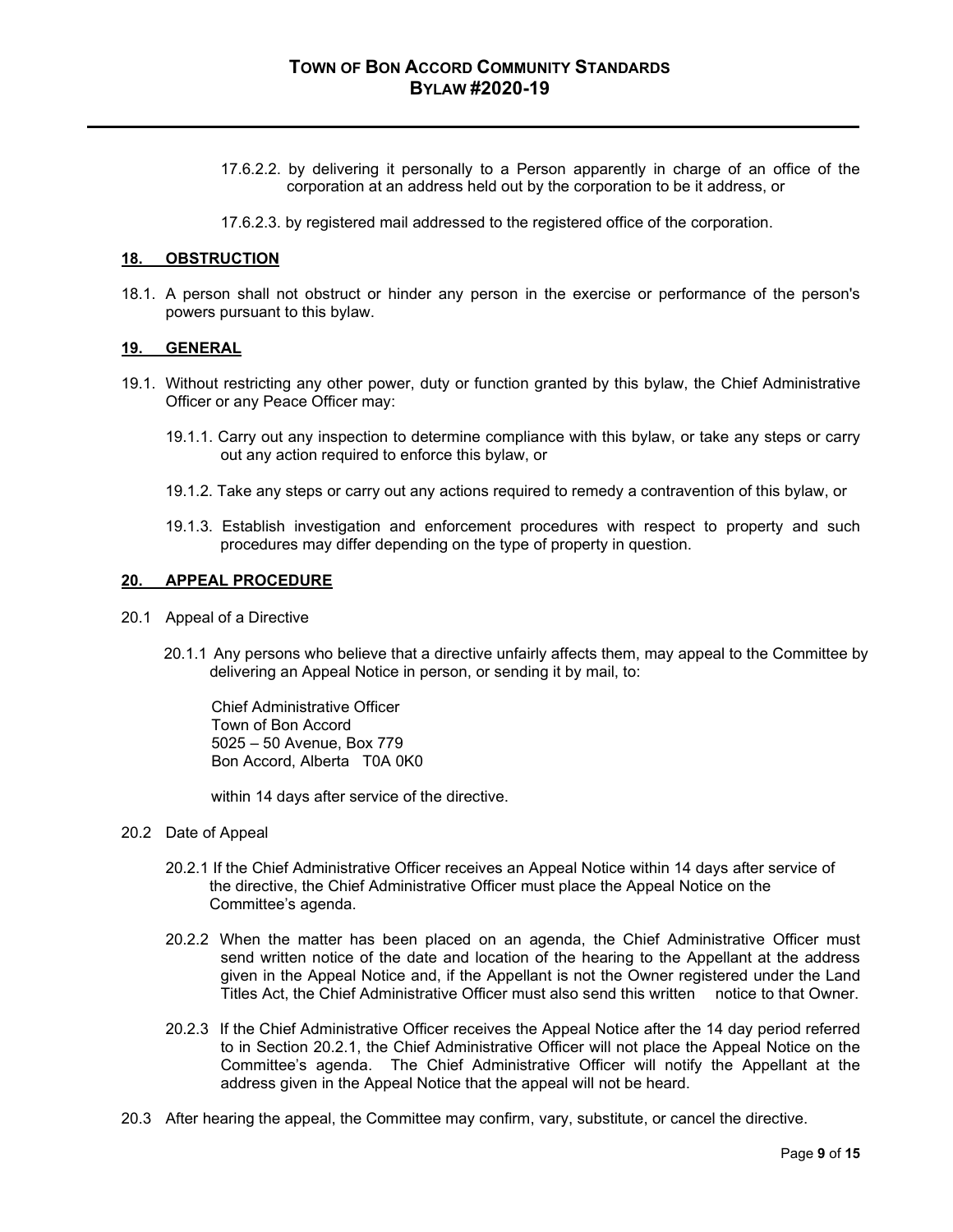#### 20.4 Service of Directive

- 20.4.1 The Town must serve written notice of the Committee's directive by delivering it or sending it by registered mail to the Appellant, and the Owner registered under the Land Titles Act.
- 20.5 Appeal to Court
	- 20.5.1 Any persons who are affected by the Committee's directive may appeal to the Court of Queen's Bench as allowed under the Municipal Government Act. The appeal must be filed with the Court of Queen's Bench and served on the Town within 30 days after service of the Committee's directive.

#### **21. OFFENCE**

21.1. A person who contravenes any provision of this bylaw is guilty of an offence.

#### **22. ENFORCEMENT**

22.1. A Peace Officer is hereby authorized to enforce the provisions of this Bylaw.

#### **23. OFFENCES & PENALTIES**

- 23.1. A Person who is guilty of an offence is liable, upon summary conviction, to a specified penalty for that offence.
- 23.2. Notwithstanding section 22.1 of this bylaw, any person who commits a second or subsequent offence under this bylaw within ONE (1) year of committing a first offence under this Bylaw, is liable upon summary conviction to the fine as set out in this Bylaw, for that offence.
- 23.3. Under no circumstances shall a person contravening any provision of this Bylaw be subject to the penalty of imprisonment.

# **24. VIOLATION TAGS**

- 24.1. A Peace Officer is hereby authorized and empowered to issue a violation tag to any person whom the Peace Officer has reasonable grounds to believe has contravened any provision of this bylaw.
- 24.2. A violation tag may be served:
	- 24.2.1. in the case of an individual:
		- 24.2.1.1. by delivering it personally to the individual
		- 24.2.1.2. by leaving it for the individual at the apparent place of residence with someone who appears to be a least 18 years of age; or
		- 24.2.1.3. by mail addressed to the individual at the apparent place of residence or to any address for the individual on the tax roll of the Town; and
	- 24.2.2. in the case of a corporation:
		- 24.2.2.1. by delivering personally to any director or officer of the corporation
		- 24.2.2.2. by delivering it personally to a person apparently in charge of an office of the corporation at an address held out by the corporation to be it address; or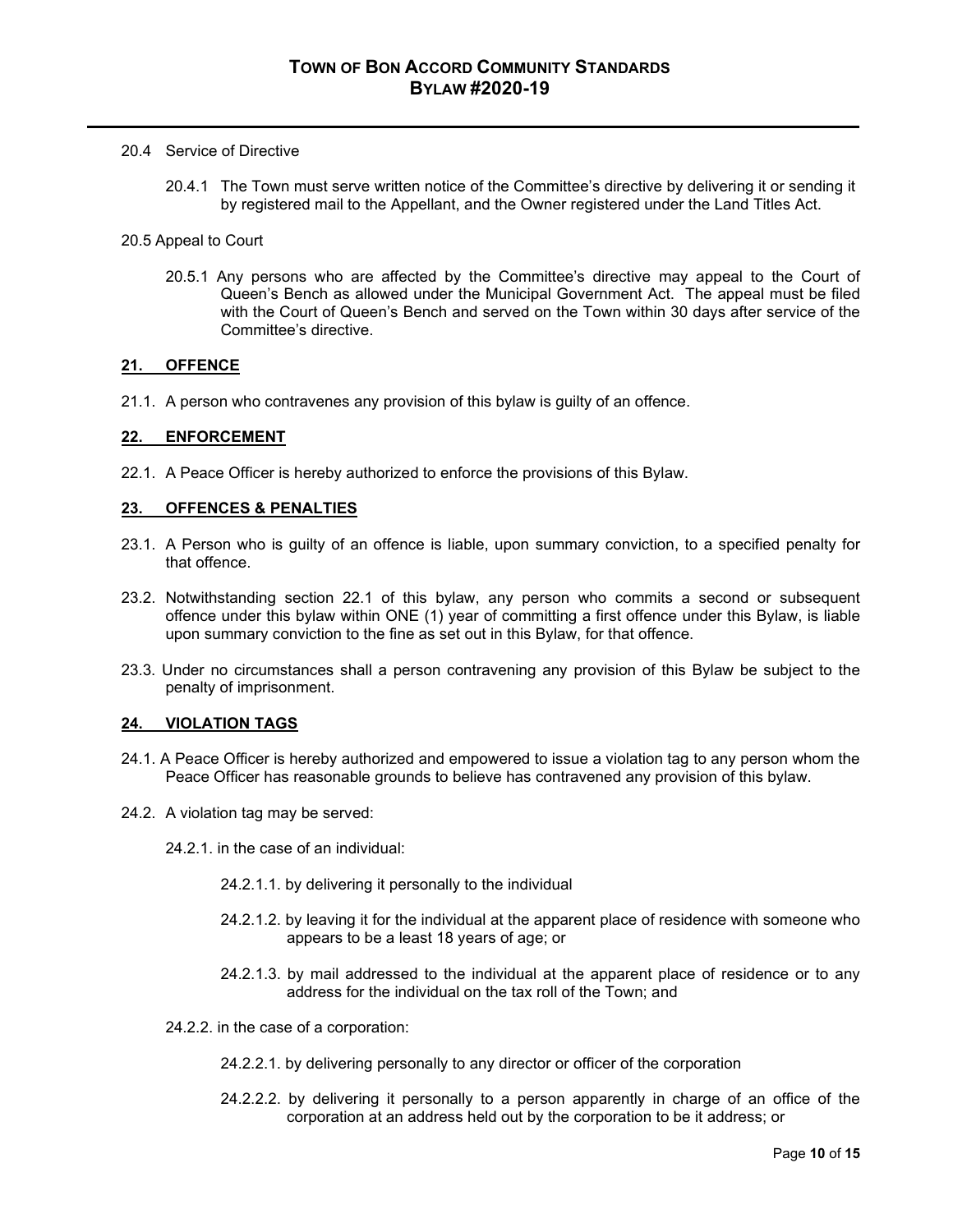24.2.2.3. by mail addressed to the registered office of the corporation.

- 24.3. A violation tag issued pursuant to this Bylaw shall be in a form approved by the Chief Administrative Officer and shall state:
	- 24.3.1. The name of the person to whom the violation tag is issued
	- 24.3.2. A description of the property upon which the offence has been committed, if applicable
	- 24.3.3 A description of the offence and the applicable bylaw section
	- 24.3.4. The appropriate penalty for the offence as specified in this Bylaw
	- 24.3.5. The time in which the specified penalty must be paid in order to avoid prosecution for the alleged offence; and
	- 24.3.6. Any other information as may be required by the Chief Administrative Officer.
- 24.4. Where a violation tag has been issued pursuant to this Bylaw, the person to whom the violation tag has been issued may, in lieu of being prosecuted for the offence, pay to the Town, the penalty specified on the violation tag.
- 24.5 Nothing in this Bylaw shall prevent a Peace Officer from immediately issuing a violation ticket.

#### **25. VIOLATION TICKETS**

- 25.1 In those cases where a violation tag has been issued, and if the penalty is not paid within the prescribed time period, a Peace Officer is hereby authorized and empowered to issue a violation ticket pursuant to Part II of the Provincial Offences Procedure Act, to any person whom the Peace Officer has reasonable grounds to believe has contravened any provision of this bylaw.
- 25.2 Notwithstanding the foregoing provision of this bylaw, a Peace Officer is hereby authorized and empowered to immediately issue a violation ticket pursuant to Part II of the Provincial Offences Procedure Act, to any Person whom the Peace Officer has reasonable grounds to believe has contravened any provision of this bylaw.
- 25.3 A violation ticket issued with respect to a contravention of this bylaw shall be served on the person responsible for the contravention in accordance with the Provincial Offences Procedure Act.
- 25.4 The Person to whom the Violation Ticket has been issued may plead guilty by making a voluntary payment in respect of the summons by delivering to the Provincial Court, on or before the initial appearance date, the Violation Ticket together with an amount equal to the specified penalty for the offence as provided for in this bylaw.
- 25.5 When a Clerk of the Provincial Court records the receipt of a voluntary payment pursuant to section 24.4 and the Provincial Offences Procedure Act, the act of recording constitutes acceptance of a fine in the amount of the specified penalty.

# **26. SEVERABILITY**

26.1 It is the intention of Council that each separate provision of this bylaw shall be deemed independent of all other provisions, and it is further the intention of Council that if any provision of this bylaw be declared invalid, that provision shall be deemed to be severed and all other provisions of the bylaw shall remain in force and effect.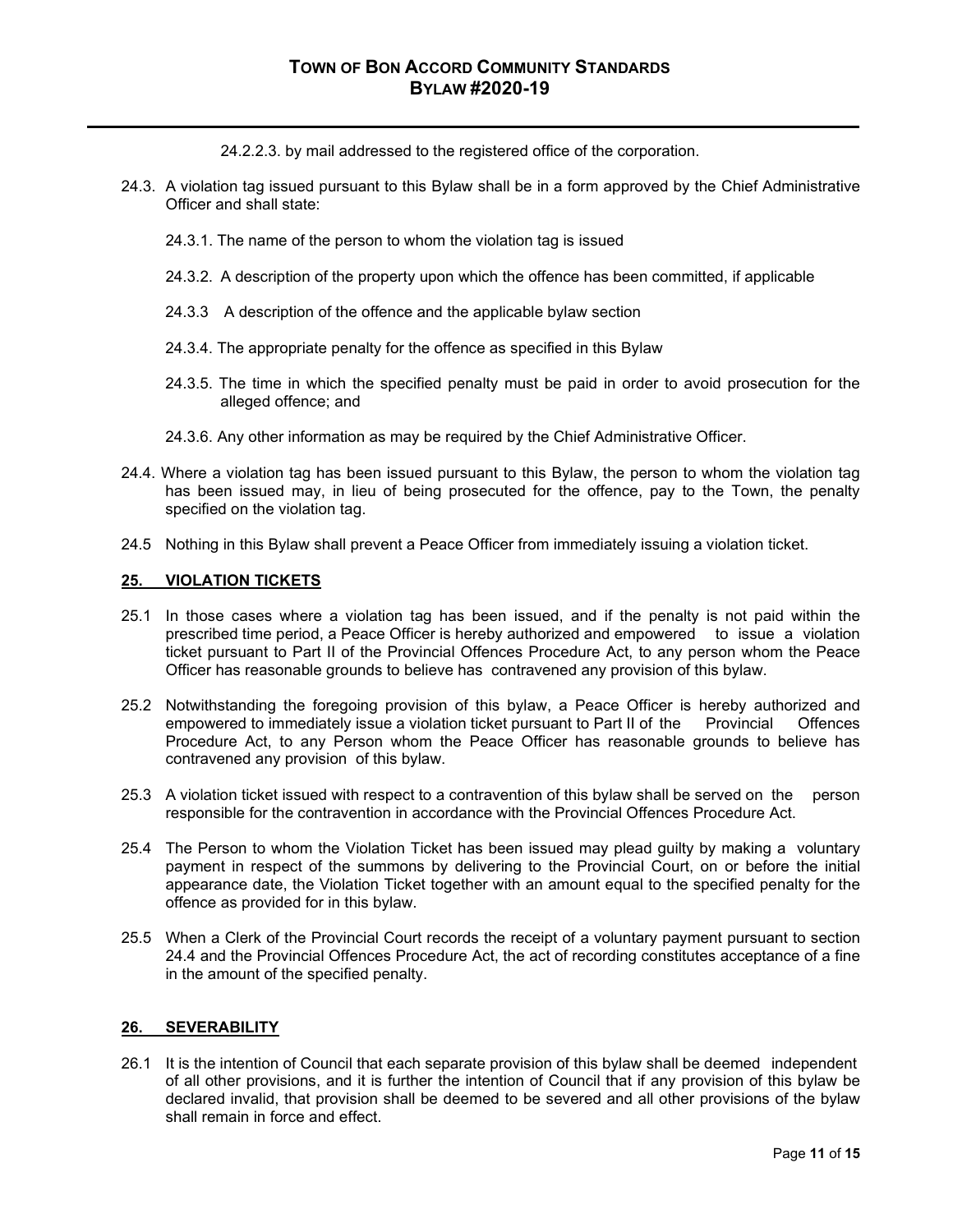# **27. COMING INTO FORCE**

- 27.1 This Bylaw shall come into full force and effect upon the day it receives third and final reading by **Council**
- 27.2. This Bylaw will repeal bylaw 2019-15.

Read a first time this 16th day of June 2020.

Mayor David Hutton **Chief Administrative Officer Joyce Pierce** 

Read a second time this 7th day of July 2020.

Mayor David Hutton Chief Administrative Officer Joyce Pierce

Read a third and final time this 7<sup>th</sup> day of July 2020.

Mayor David Hutton **Chief Administrative Officer Joyce Pierce**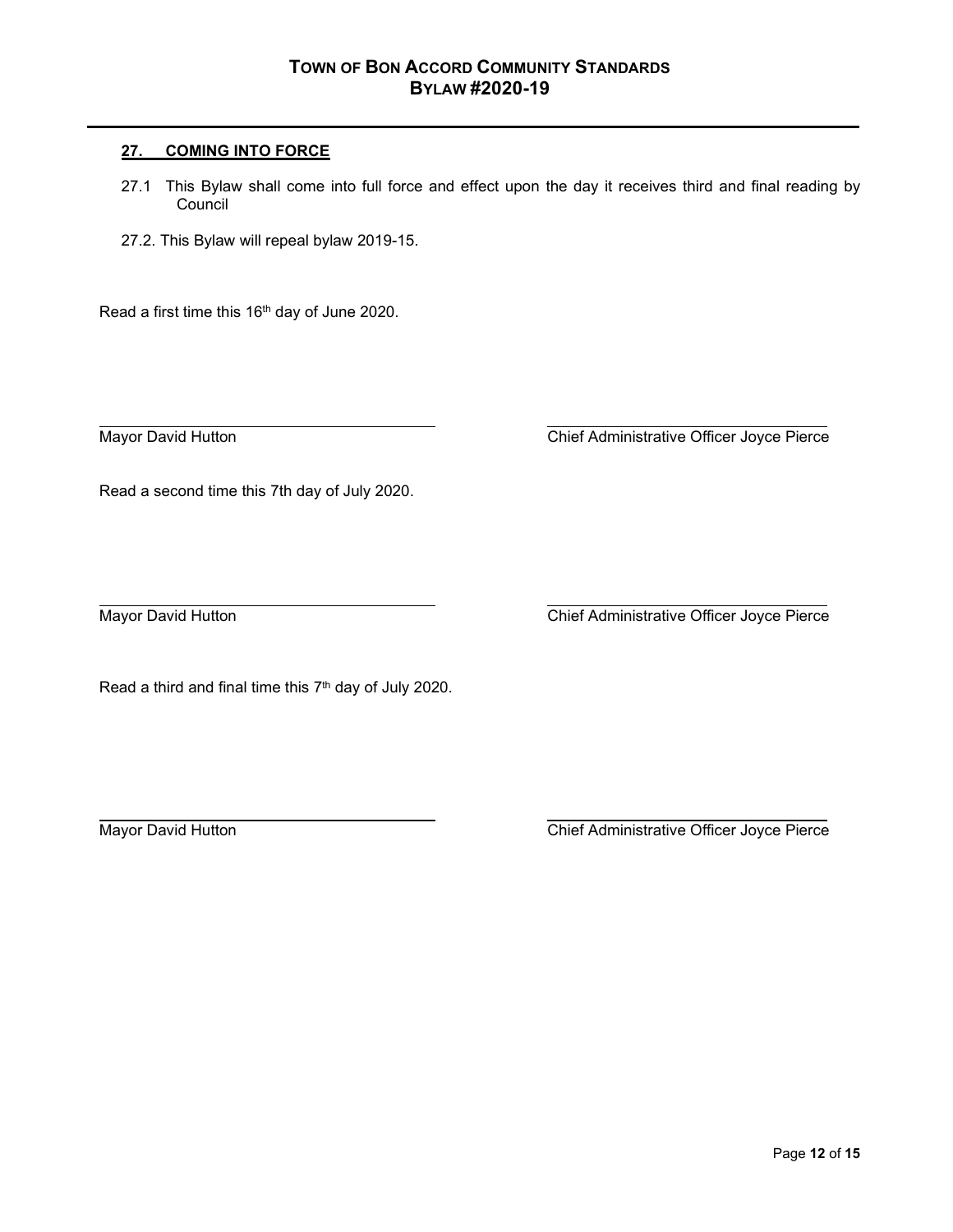# **TOWN OF BON ACCORD COMMUNITY STANDARDS BYLAW #2020-19**

|                    |                                 |                      |                      | <b>Violation</b>     | <b>Violation</b>  |
|--------------------|---------------------------------|----------------------|----------------------|----------------------|-------------------|
|                    |                                 | <b>Penalty 1st</b>   | <b>Penalty 2nd</b>   | <b>Ticket 1st</b>    | <b>Ticket 2nd</b> |
| <b>Section No.</b> | <b>Offence</b>                  | <b>Offence</b>       | <b>Offence</b>       | <b>Offence</b>       | <b>Offence</b>    |
|                    | Unsightly                       |                      |                      |                      |                   |
| 5.2                | premise                         | \$100.00             | \$150.00             | \$200.00             | \$250.00          |
|                    | Excessive                       |                      |                      |                      |                   |
|                    | accumulation                    |                      |                      |                      |                   |
| 5.3.1              | of materials                    | \$100.00             | \$150.00             | \$200.00             | \$250.00          |
|                    | Loose litter                    |                      |                      |                      |                   |
|                    | garbage not                     |                      |                      |                      | \$250.00          |
| 5.3.2<br>5.3.3     | properly stored<br>Unkept grass | \$100.00<br>\$100.00 | \$150.00<br>\$150.00 | \$200.00<br>\$200.00 | \$250.00          |
| 5.3.5              | Creating odor                   | \$100.00             | \$150.00             | \$200.00             | \$250.00          |
|                    | Tree interferes                 |                      |                      |                      |                   |
|                    | with public                     |                      |                      |                      |                   |
| 5.3.6.1            | works                           | \$100.00             | \$150.00             | \$200.00             | \$250.00          |
|                    | <b>Tree</b>                     |                      |                      |                      |                   |
|                    | obstructing                     |                      |                      |                      |                   |
|                    | sidewalk or                     |                      |                      |                      |                   |
| 5.3.6.2            | highway                         | \$100.00             | \$150.00             | \$200.00             | \$250.00          |
|                    | Tree impairing                  |                      |                      |                      |                   |
| 5.3.6.3            | visibility                      | \$100.00             | \$150.00             | \$200.00             | \$250.00          |
|                    | Property                        |                      |                      |                      |                   |
|                    | showing                         |                      |                      |                      |                   |
|                    | significant                     |                      |                      |                      |                   |
| 5.3.7              | deterioration                   | \$100.00             | \$150.00             | \$200.00             | \$250.00          |
|                    | Debris during                   |                      |                      |                      |                   |
|                    | construction or                 |                      |                      |                      |                   |
| 5.5                | demolition                      | \$100.00             | \$150.00             | \$200.00             | \$250.00          |
|                    | More than 2                     |                      |                      |                      |                   |
|                    | derelict                        |                      |                      |                      |                   |
| 5.6                | vehicles<br>Derelict vehicle    | \$100.00             | \$150.00             | \$200.00             | \$250.00          |
|                    | longer than 14                  |                      |                      |                      |                   |
| 5.7                | days untarped                   | \$100.00             | \$150.00             | \$200.00             | \$250.00          |
|                    | Vehicle in front                |                      |                      |                      |                   |
| 5.8                | yard                            | \$100.00             | \$150.00             | \$200.00             | \$250.00          |
|                    | No securing                     |                      |                      |                      |                   |
|                    | unoccupied                      |                      |                      |                      |                   |
| 6.1                | building                        | \$100.00             | \$150.00             | \$200.00             | \$250.00          |
|                    | Water flowing                   |                      |                      |                      |                   |
|                    | onto adjacent                   |                      |                      |                      |                   |
| 7.1                | property                        | \$100.00             | \$150.00             | \$200.00             | \$250.00          |
| 8.2.1,8.2.2,8.2    | Placing snow                    |                      |                      |                      |                   |
| .3                 | off property                    | \$50.00              | \$100.00             | \$100.00             | \$150.00          |
|                    | Removal of                      |                      |                      |                      |                   |
|                    | snow from                       |                      |                      |                      |                   |
| 8.5                | eaves                           | \$50.00              | \$100.00             | \$100.00             | \$150.00          |
|                    | Objects on                      |                      |                      |                      |                   |
|                    | sidewalk to                     |                      |                      |                      |                   |
|                    | cause                           |                      |                      |                      |                   |
| 8.6                | obstruction                     | \$50.00              | \$100.00             | \$100.00             | \$150.00          |
| 9.2                | Fire hazard                     | \$50.00              | \$100.00             | \$100.00             | \$150.00          |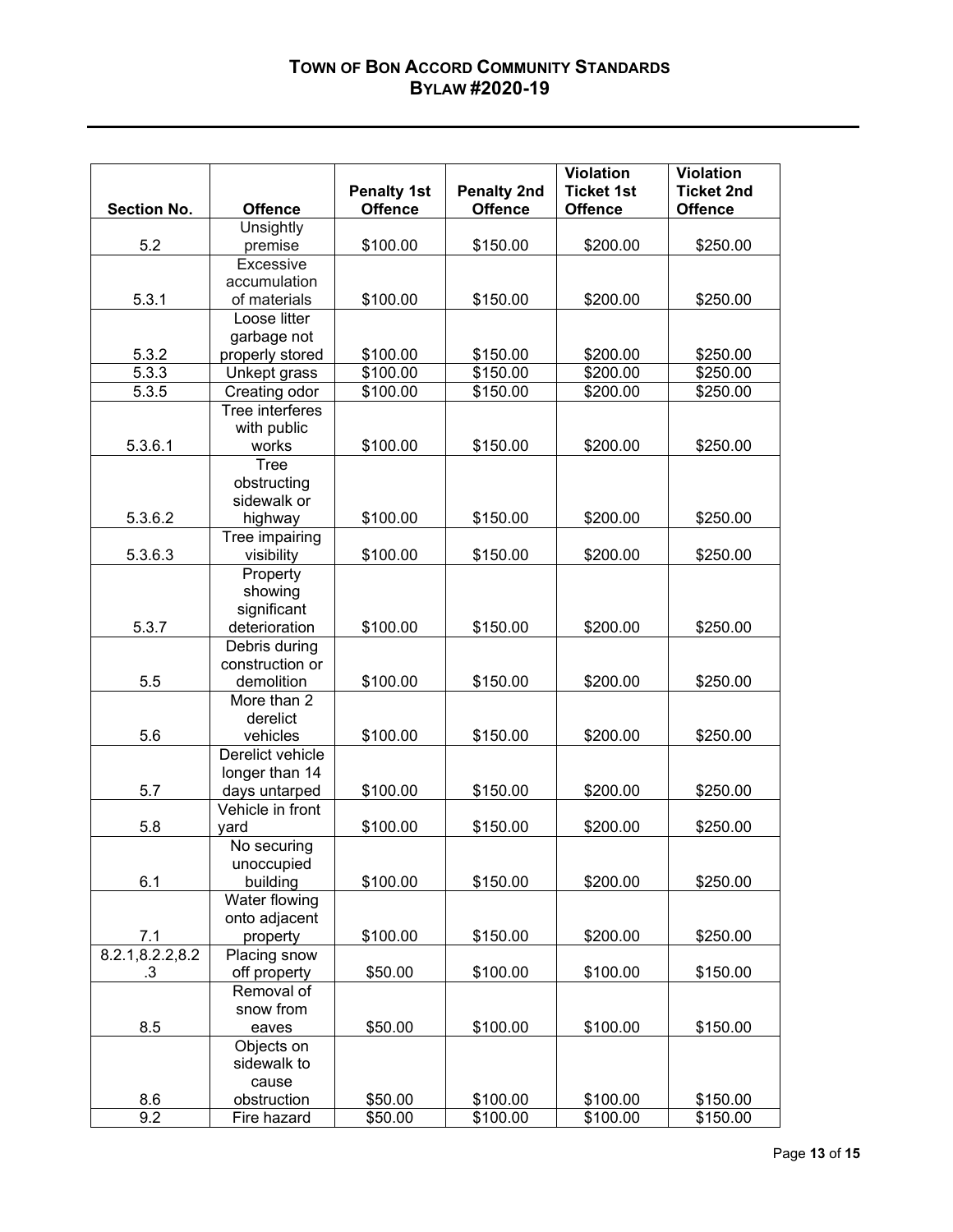# **TOWN OF BON ACCORD COMMUNITY STANDARDS BYLAW #2020-19**

|                     | Fire pit not                   |          |          |          |          |
|---------------------|--------------------------------|----------|----------|----------|----------|
|                     | meeting                        |          |          |          |          |
| 10.1.1              | guidelines                     | \$50.00  | \$100.00 | \$100.00 | \$150.00 |
|                     | Fire pit opening               |          |          |          |          |
| 10.1.2              | to large                       | \$50.00  | \$100.00 | \$100.00 | \$150.00 |
|                     | Non-                           |          |          |          |          |
|                     | combustible                    |          |          |          |          |
| 10.1.3              | material                       | \$50.00  | \$100.00 | \$100.00 | \$150.00 |
|                     | Fire pit with no               |          |          |          |          |
| 10.1.4              | spark arrester                 | \$50.00  | \$100.00 | \$100.00 | \$150.00 |
|                     | Fire pit placed                |          |          |          |          |
|                     | over or under                  |          |          |          |          |
| 10.1.5              | utility lines                  | \$50.00  | \$100.00 | \$100.00 | \$150.00 |
|                     | Burning of non-                |          |          |          |          |
|                     | seasoned                       |          |          |          |          |
| 10.2                | wood                           | \$100.00 | \$150.00 | \$150.00 | \$200.00 |
|                     | No extinguisher                |          |          |          |          |
| 10.3.2              | available                      | \$50.00  | \$100.00 | \$150.00 | \$200.00 |
| 10.3.4              | No supervisor                  | \$50.00  | \$100.00 | \$150.00 | \$200.00 |
|                     | No means of                    |          |          |          |          |
| 10.3.5              | extinguishing                  | \$50.00  | \$100.00 | \$150.00 | \$200.00 |
|                     | <b>Burning while</b>           |          |          |          |          |
|                     | there is a fire                |          |          |          |          |
| $\frac{11.2}{12.1}$ | ban                            | \$100.00 | \$200.00 | \$200.00 | \$250.00 |
|                     | Noise                          | \$100.00 | \$200.00 | \$200.00 | \$250.00 |
|                     | Operation of                   |          |          |          |          |
|                     | power or hand                  |          |          |          |          |
| 1.2.1,12.2.2        | mower                          | \$50.00  | \$100.00 | \$100.00 | \$200.00 |
| 12.3                | Operation of<br>model aircraft | \$50.00  | \$100.00 | \$100.00 | \$200.00 |
|                     | Operation of                   |          |          |          |          |
|                     | snow clearing                  |          |          |          |          |
| 12.4                | device                         | \$50.00  | \$100.00 | \$100.00 | \$200.00 |
|                     | Construction                   |          |          |          |          |
| 12.5.1              | off time limit                 | \$50.00  | \$100.00 | \$100.00 | \$200.00 |
| 14.2                | Leaking vehicle                | \$100.00 | \$150.00 | \$100.00 | \$150.00 |
|                     | Address in                     |          |          |          |          |
| 15.1                | front                          | letter   | \$50.00  | \$100.00 | \$150.00 |
|                     | Disposing into                 |          |          |          |          |
| 14.3                | sewer                          | \$100.00 | \$150.00 | \$100.00 | \$150.00 |
|                     | Tampering with                 |          |          |          |          |
| 14.4                | manhole cover                  | \$100.00 | \$150.00 | \$100.00 | \$150.00 |